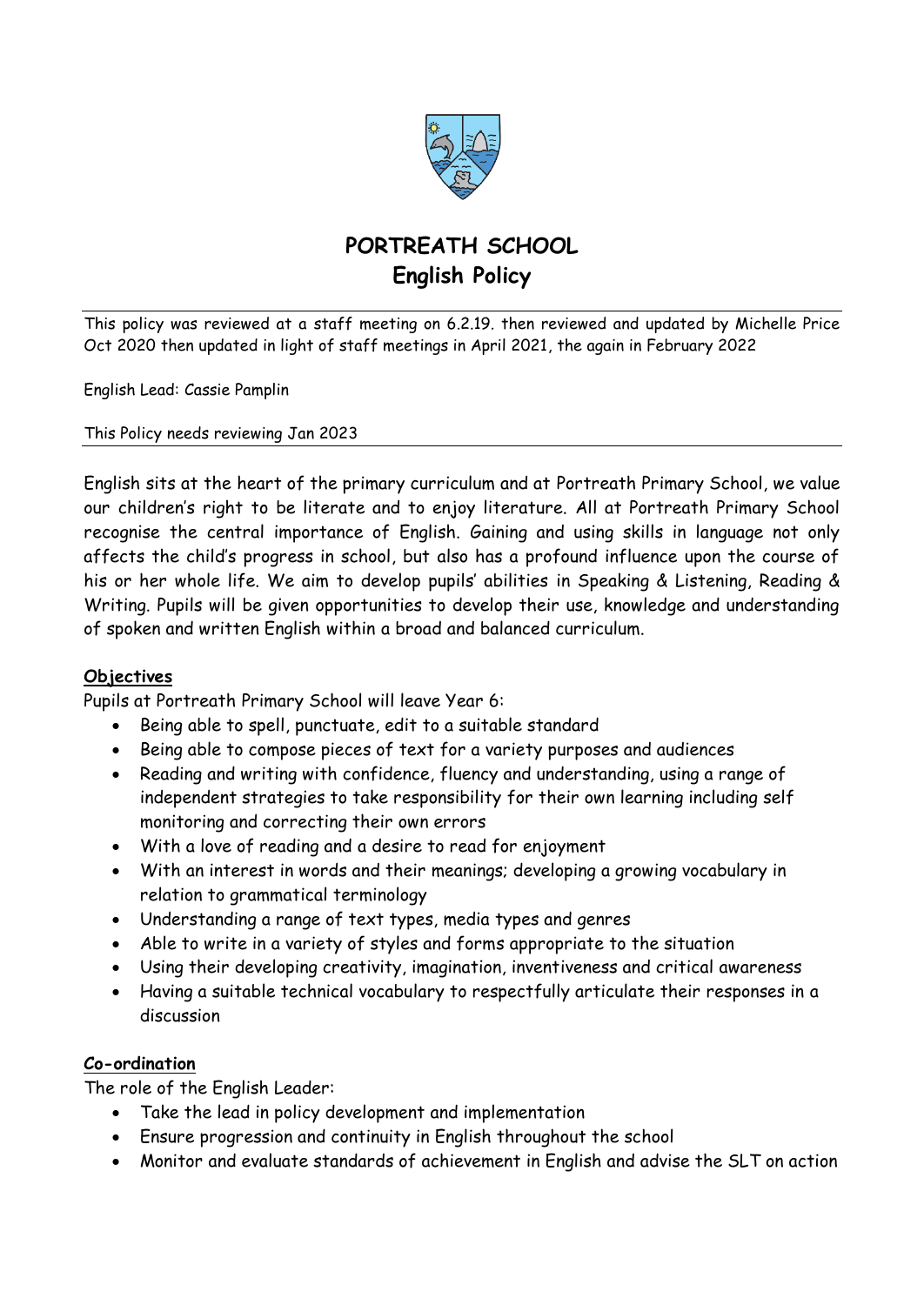- Monitor the English learning environment
- Support and monitor English teaching and learning by staff
- Termly review of progress against yearly targets in the SDP
- Observation of English lessons, learning walks, drop-ins and sampling of plans/books/learning
- Facilitating moderation across year and phase groups
- Support colleagues in their development of plans
- To organise personalised CPD for staff according to their needs
- Take responsibility for the purchase and organisation of up-to-date resources
- Keep up-to-date with developments in English education, attend courses and disseminate information to colleagues both informally and as INSET and to parents as appropriate

#### **Resources**

We are building our collection of class sets of books in KS2. We use a full spectrum of resources and this includes multi-media resources (such as Literacy Shed) when appropriate to provide stimuli for English lessons. We encourage authors, poets and other people in the community who may provide a valuable contribution to visit the school. We also use the environment as a stimulus. We also use every opportunity to use the skills taught in English across the other subjects in the curriculum. We use Read Write resources for phonics and spelling.

#### **Time Allocation**

An English lesson, with direct teaching, is taught on a daily basis for each class. This is in addition to spelling/phonic, SpaG and various reading sessions. In Key Stage One and Two, lessons are approximately one hour. In Early Years, children receive a daily discrete phonic session, daily story time and teacher initiated writing sessions each week. Further opportunities to develop their skills are provided through continuous provision.

#### **Differentiation**

All work is planned with individual attainment and interests in mind. We hold high expectations for all children and all are stretched to a suitable level. Marking ladders/success criterias are used within English, sometimes these are differentiated to account for needs in the class. Often work is differentiated by outcome and expectations.

## **Special Educational Needs**

Children with an EHCP for learning are supported as instructed by their EHCP. Other children on the record of need have an individual provision map and an ILP that sets out targets and support, using the assess, plan, do review system. . It is for class teachers to decide how to best target their support in liaison with the SENDCO.

#### **Monitoring and Assessment**

There is continuous formative assessment in order to identify what children can and cannot do, what the next steps are, celebrate achievement, increase self-esteem and to motivate.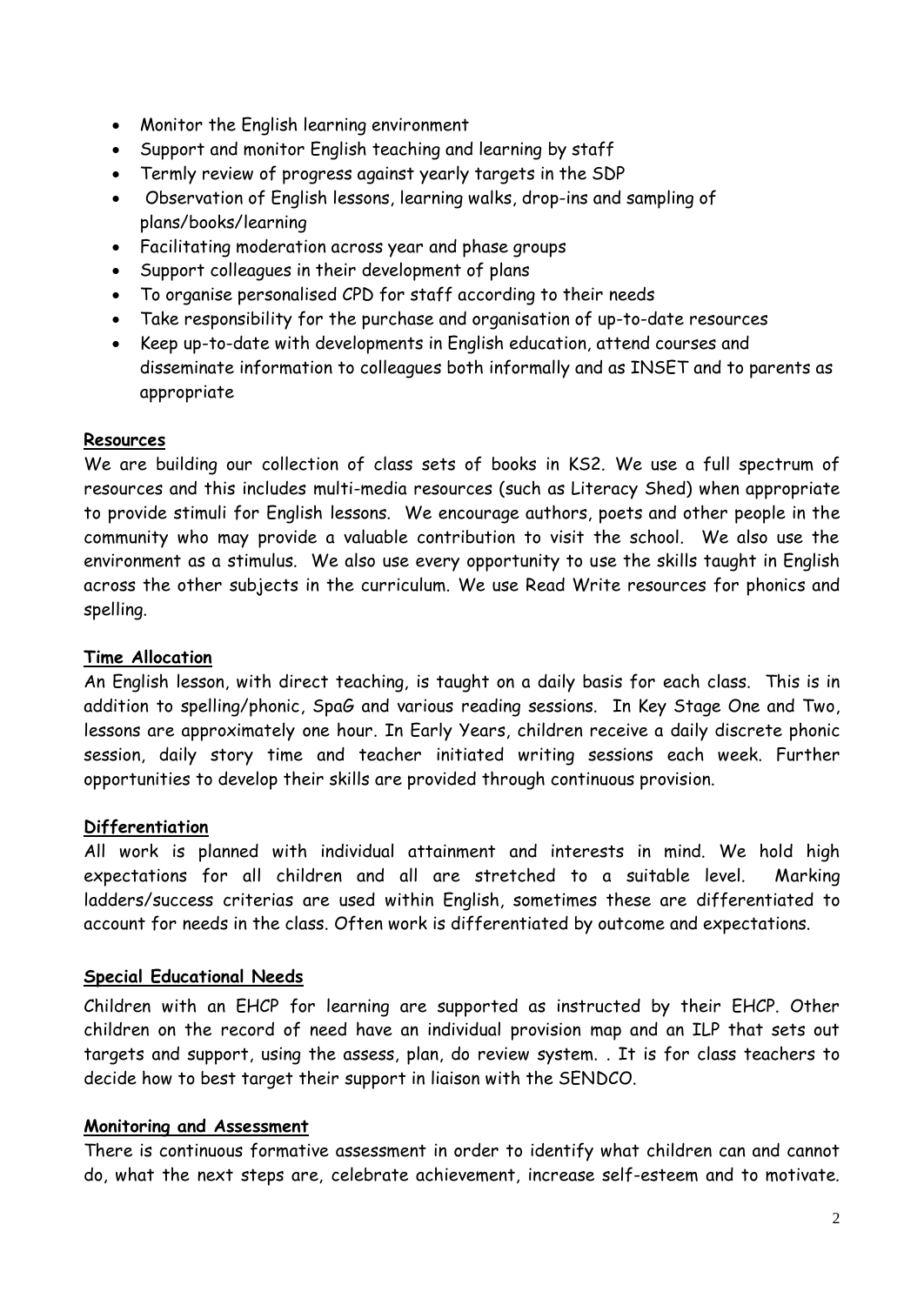The most powerful feedback is immediate. Staff adapt things in the moment and react to the children's understanding and needs. Staff use formative assessments to inform their planning. Summative assessments also take place for reading and writing.

Teachers assess against the Crofty MAT Key Performance Indicators on Target Tracker for both reading and writing. This allows teachers to assess and reflect on each child's progress and also ensure coverage.

The school spends time moderating English work as a school and with other schools in Crofty MAT to maintain consistency and expectations between teachers.

## **National Curriculum 2014**

The National Curriculum (2014) clearly states that teaching the English language is an essential role of a Primary School.

The English programme of study is based on four areas:

- Reading
- Writing
- Spelling, Grammar and Punctuation
- Spoken language

## **Reading**

For a summary of how reading is taught in each class please see 'The Children's Reading Journey at Portreath Schoo'l document that can be found in appendix 1.

We aim to develop a strong community of readers amongst both the children and staff at Portreath Primary School

Pupils at Portreath Primary School will leave Year 6:

- Fluent readers
- Able to retrieve and gain information by reading
- Children who choose to read for pleasure and have a love for books
- Able to deduce and infer detail and develop opinions about reading material
- Able to make predictions and give clear explanations

We subscribe to the statement by OFSTED that: "All schools should develop policies to promote reading for enjoyment throughout the school".

We foster the love and enjoyment of books and we do this in several ways:

- By giving the children opportunities to enthuse about books
- Promoting a good book through presentation, drama or book talk
- Book displays within the classroom
- Book reviews and celebrations of a variety of authors
- Class Novels- that are interesting and engaging
- Ensuring a good range of quality texts are used for teaching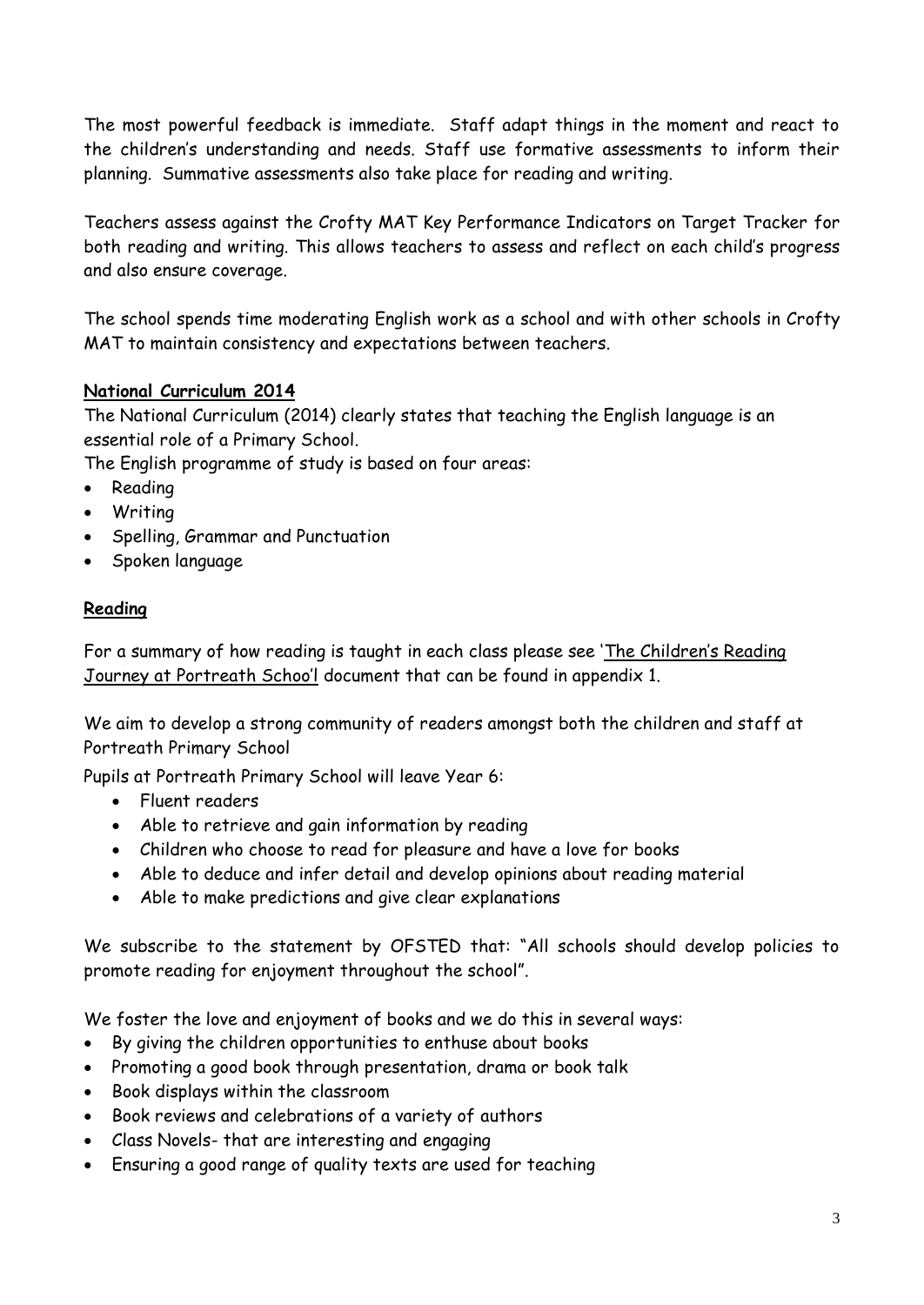- Celebration of World Book Day
- Scholastic Book Fair
- Visiting writers, librarians, authors and theatre groups
- 20 Great Reads for each year group

We encourage the children to read for enjoyment and understanding. Also for them to make the links between reading and the craft of writing.

## **Approaches to Reading**

Reading is taught through:

- Shared reading a whole class approach, including having a class novel each half term
- Guided reading where small groups/ whole class read sets of books or extract
- Independent reading a structured opportunity to apply reading skills
- Personal reading:
	- a) In school, through a planned opportunity to share a text with an adult or reading partner or to read silently
	- b) At home, through practice with an adult or more fluent reader

We have a range of books from a variety of reading schemes and we use the book banding system to group the books into suitable levels. This goes from lilac to lime. The children then become 'free readers' and can access carousel or library books.

## **Early Reading-EYFS and Year 1**

In the Early Years, the child's first reading experiences include words and sentences that he/she have dictated themselves. They listen to stories, read aloud and take part in shared reading experiences. In the early stages, pupils are taught to read using a phonic approach. They are introduced to phonics through the Read, Write Inc. Phonics programme. Sessions are taught daily, in year groups with a focus on understanding sounds and blending sounds to create words. The sounds are grouped into sets, starting with Set 1, moving to Set 2 and then Set 3. The children will also be given Read, Write Inc. decodable reading books, which coordinate with the sounds they have covered.

We also use a variety of other decoding strategies including contextual, grammatical, picture clues and word recognition to support this. As the child progresses, he/she will be able to make informed guesses and to correct themselves in the light of additional information by reading ahead or looking back at the text. The child will also be taught to read with fluency, accuracy and understanding. They are introduced to contextual understanding to confirm the sense of what they have read. They gain knowledge of book conventions, story structure and patterns of language to help them understand the context of a book. They are encouraged to respond imaginatively to the plot, characters, ideas, vocabulary and organisation of language in literature.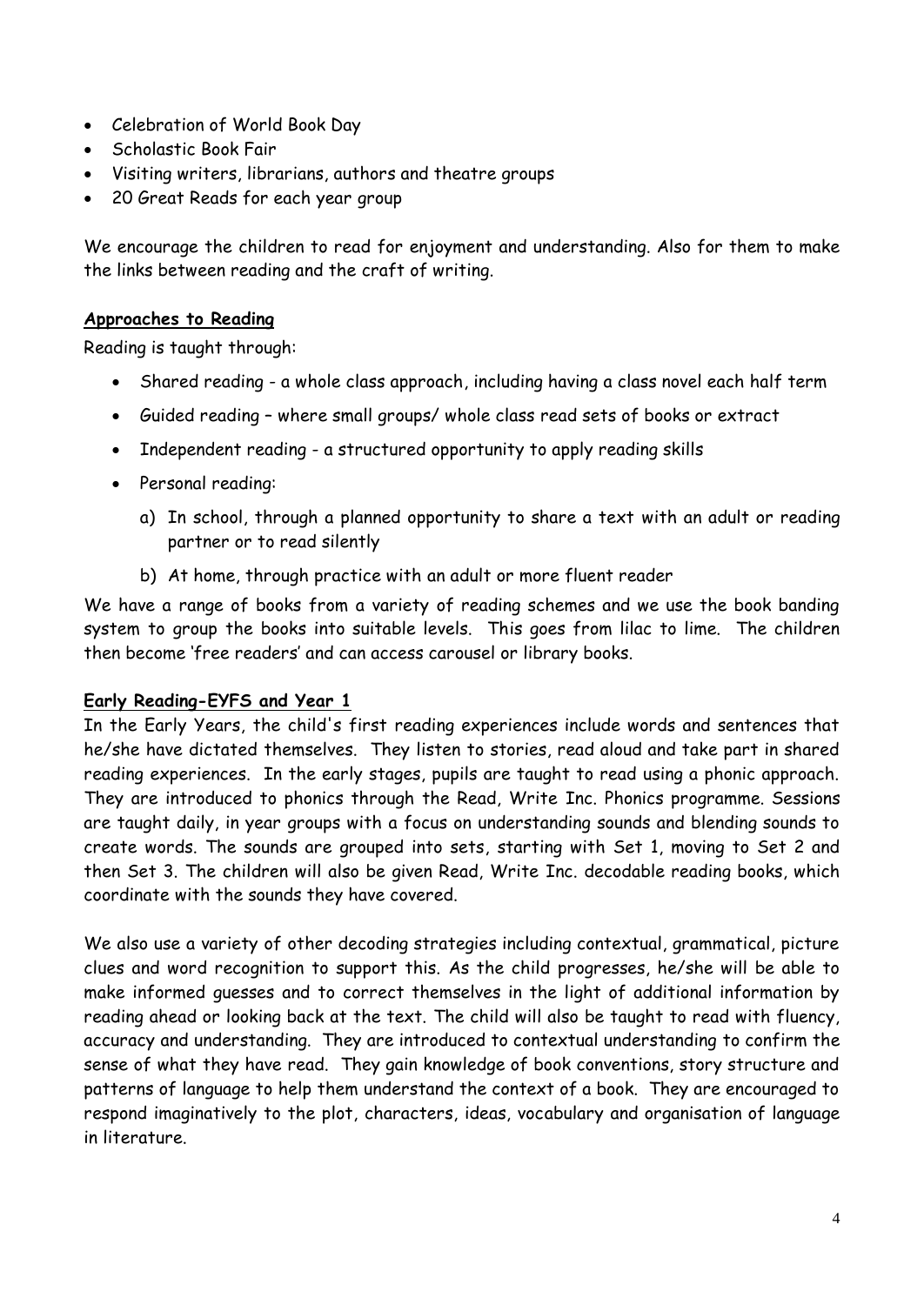## **Reading-Year 2-6**

As they become more fluent, pupils are taught higher order reading skills- focusing on VIPERS (Vocabulary, Inference, Prediction, Explain, Retrieve, Sequence or Summarise). Pupils are taught how to apply these reading skills to support learning in other subjects. All children will be working on VIPERS during their reading sessions; whether it is reading as a class, in a small group, or one-to-one with an adult. Staff in each year group will use the Reading Progression document to plan and deliver reading sessions. Please refer to the Reading Progression Document to see the skills needed to be taught in each year group.

Details about how reading looks in each class can be found in 'The Children's Reading Journey at Portreath School' document.

## **Assessment of Reading**

Ongoing assessment in reading is informed by teachers' observations, class discussion, listening to individual children read and formal tests.

Further assessment opportunities include:

- A pupil's reading is monitored on a half termly basis and progress recorded. When children become 'Free Readers' teachers ensure that children are selecting an appropriate genre and level of book.
- Any individual reading with an adult will be logged in the home- school reading book.
- End of Key Stage assessments for EYFS, Year 2 and Year 6.
- NGRT test at the start of each year then the NFER tests are administered in June.
- Ongoing assessment against the Crofty MAT Key Performance Indicators on Target Tracker allows teachers to assess each child's progress against the reading statements and also ensure coverage.
- Teachers always include a comment in the child's end of year report regarding their reading.

#### **Genres**

As well as providing an extensive range of fiction and non-fiction books, we also provide reading material in different forms such as magazines and poetry books.

## **Class Novel**

Class teachers choose a 'class novel' to read aloud to the children each half term. This may tie in with topics studied in the class or link directly with work in the English lesson. Class readers vary from age appropriate fiction to non-fiction, and use this tool to enhance the children's comprehension, writing, listening skills and promote discussion. The rationale for chosen books is explained in the Reading Rationale Document.

## **Hearing children read at home**

We rely on the excellent relationship we have with our parents to promote the hearing of reading at home. This is of benefit to the child, the parent and the teacher. Some parents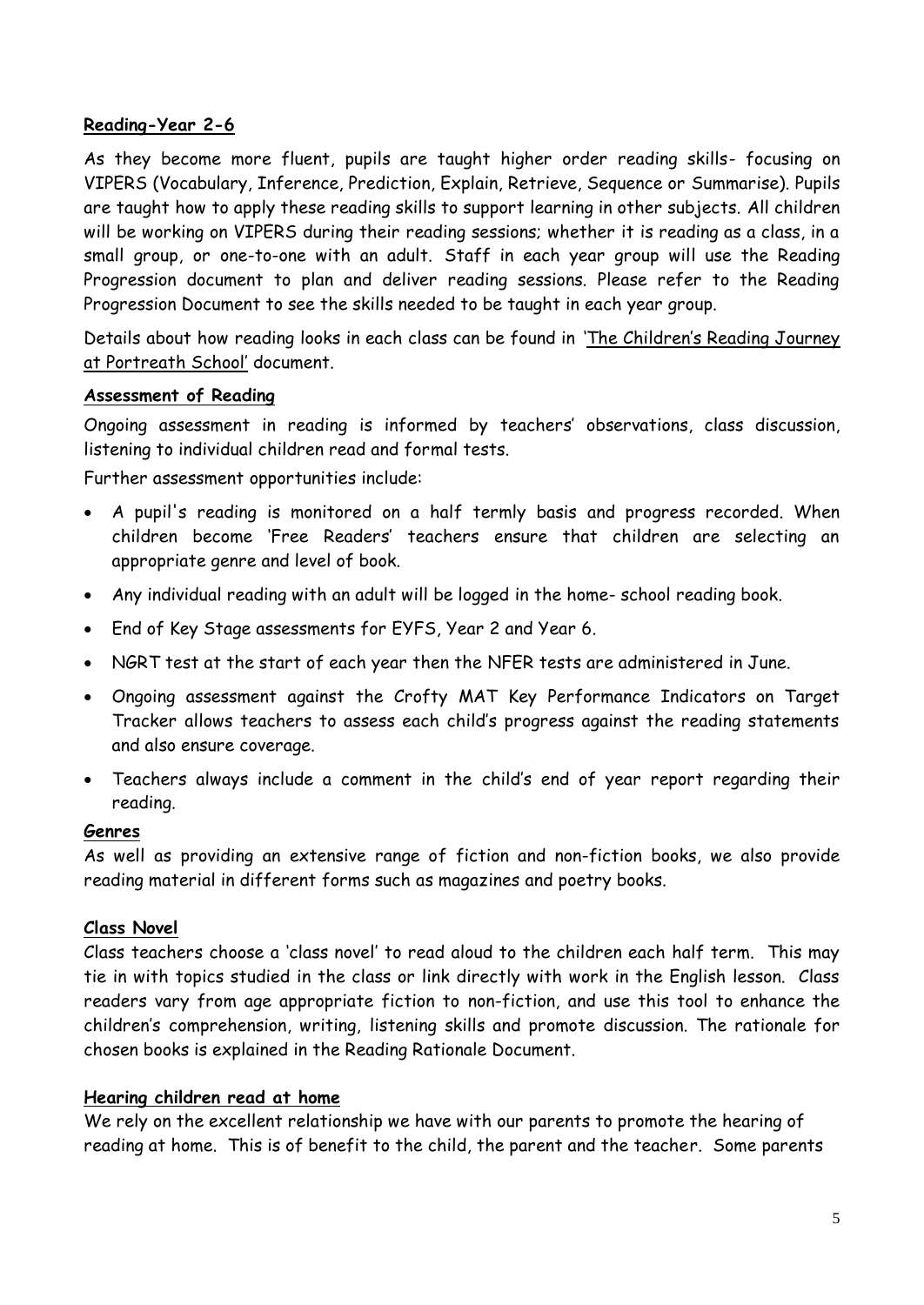also come into school and help with reading. Children read a minimum of four times at home each week with a record kept in their reading records.

Older children also keep their own record of their reading experiences and these must be signed by a parent. If a child does not read for the minimum of four times a week at home, they are given the opportunity to catch up within the school day.

## **Writing**

At Portreath Primary School, we believe that teaching children to understand the power of writing is an important part of our job as teachers. We believe that if we equip the children with the correct writing tools, they will be able to use them effectively within a literate world. For more information about how writing is taught in each class please see 'The Children's Writing Journey at Portreath School' document, which can be found in appendix 2.

We have created 'Portreath School's Writing Curriculum, Genre Guidance and Progression' document for Year 1 to 6. This sets out which genre is taught in which year group and how each genre is taught to ensure progression. The document breaks each genre down into 'composition and effect', 'text structure and organisation' and the related punctuation and grammar for each relevant year group. It also gives information about the genre for example the purpose, outcomes, generic features, language features and top tips for the writers.

Children at Portreath Primary are provided with a stimulating writing environment in which we offer encouragement and good quality modelling of writing. We have clear expectations of writing and to communicate these targets to the children. We have high expectations of the finished writing product and to encourage the children to maintain the same standards at all times.

We believe that pupils should be given the opportunity to write for varied purposes and to understand the many purposes for writing i.e. chronological reports, poetry, narratives, recounts and instructions.

## **Approaches to Writing**

- Talk for Writing- Good speaking and listening skills are crucial to the development of writing. Teachers plan for talking opportunities through drama, talk partners, talking the text and group discussion to enable children to verbally rehearse their ideas before writing.
- Use of real life experiences
- Modelled Writing- Here the teacher thinks aloud while writing and models strategies in front of the children, communicating the strategies being used. Teachers may model writing skills such as punctuating, rehearsing, proof reading, editing, word selection, sentence construction and paragraphing.
- Extended Writing- This occurs every two/three weeks and gives children the experience of writing for a longer period of time. Lessons prior to an extended piece usually focus on developing the skills needed to complete the writing.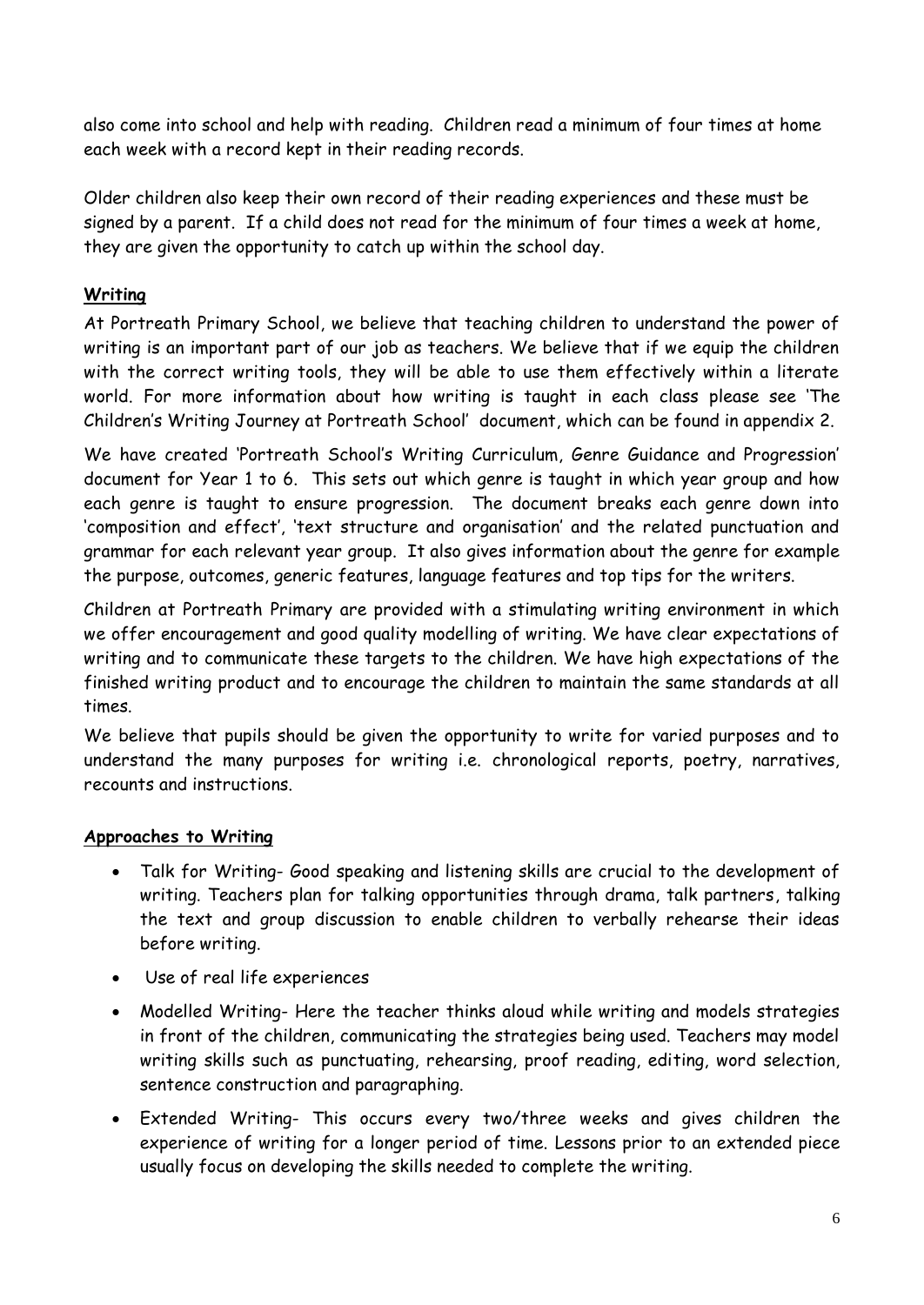- Explicit teaching of the secretarial aspects of writing- See handwriting and spelling sections below.
- Teaching of discrete SPaG- these skills are to be transferred and used in their dayto-day writing.

## **Early Writing-EYFS**

In the early years, children will be given opportunities to develop their mark making skills. Fine motor skill activities will develop a gradual independence and confidence towards writing. They should start to identify the purpose for which they write and be encouraged to experiment with communicating in writing. In this way, they can learn to make choices and therefore begin to plan and review their writing.

## **Assessment of Writing**

Ongoing assessment in writing is informed by teachers' observations, marking of writing and formal tests.

Assessment opportunities include:

- End of Key Stage assessments for EYFS, Year 2 and Year 6.
- At least every half term the children complete a piece of unaided writing that is kept in their writing folders.
- Ongoing assessment against the Crofty MAT Key Performance Indicators on Target Tracker allows teachers to assess each child's progress against the writing statements and ensure coverage.
- Teachers always include a comment in the child's end of year report regarding their writing.

## **Spelling, Punctuation and Grammar**

## **Spelling**

We want our pupils to become fluent and effective writers; and we believe accurate spelling is essential to achieving this. Competent spellers need to spend less time and energy in thinking about spelling to enable them to channel their time and energy into the skills of composition, sentence structure and precise word choice.

At Portreath we follow the Read Write Inc. Programmes (RWI). From Reception to Year 1 the children follow the RWI **Phonics** Programme and then from Year 2 – Year 6 the RWI **Spellings** Programme.

In Reception and Year 1, they have a daily phonic session, which is approximately 25 minutes. These sessions contain the four key elements: revise, teach, practise and apply. Read Write Phonics resources are used for this.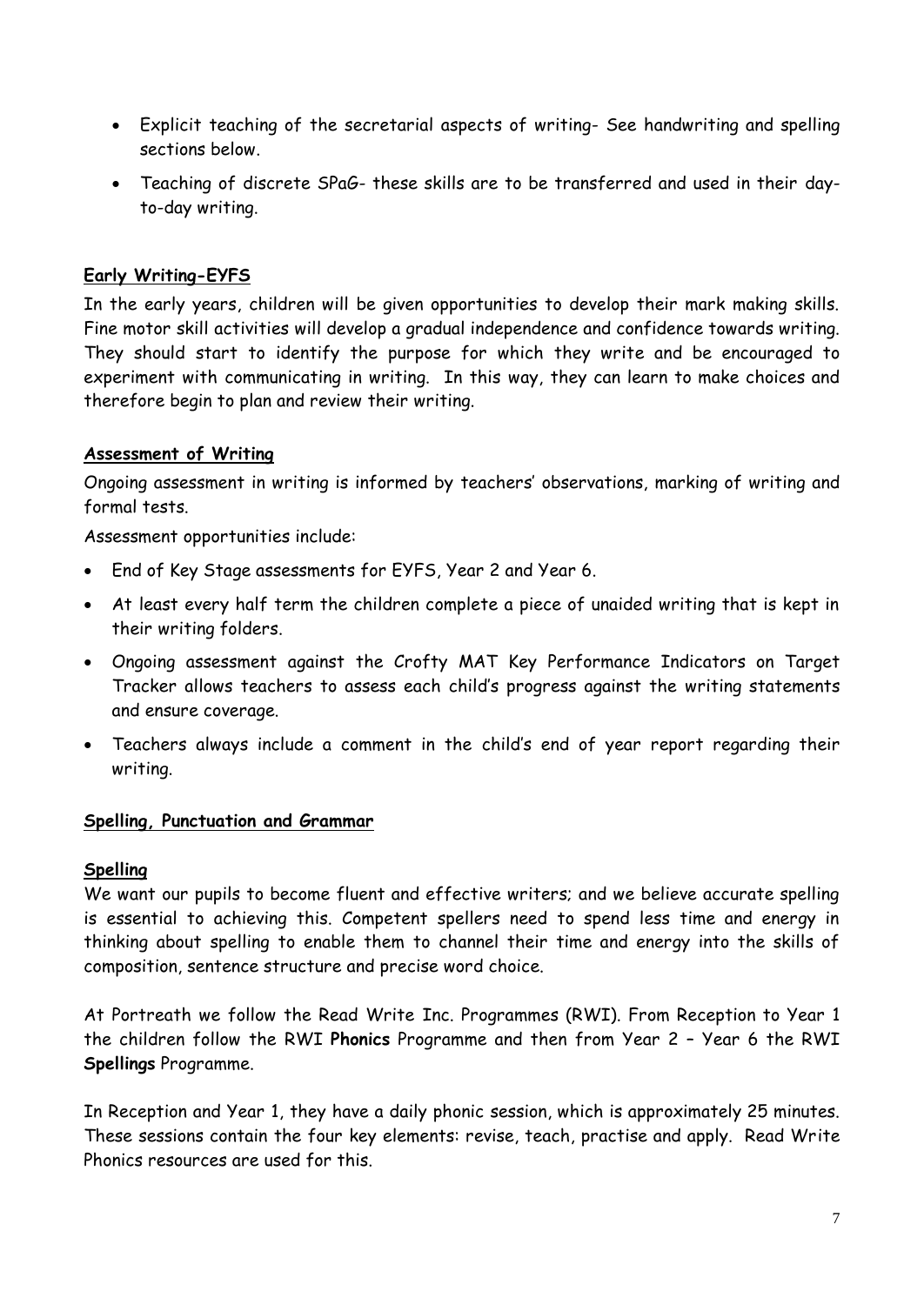RWI Spelling (Y2- Y6) is a daily 25-minute interactive programme, which uses a variety of resources and activities to engage and to enthuse the children. It helps children to learn spellings with common patterns and uses rules in order to help them recall spellings as well as teaching exceptions to these rules. Individual workbooks allow children to practise their spellings daily.

Within children's writing, opportunities to teach and highlight spelling errors are also utilised. Please refer to marking policy for further detail.

## **Punctuation**

Punctuation is gradually introduced from the early years, with the importance of full stops and capital letters taught first. By the end of Year 6, children are expected to use a range of punctuation as stated in the National Curriculum. Link: [https://assets.publishing.service.gov.uk/government/uploads/system/uploads/attachment\\_da](https://assets.publishing.service.gov.uk/government/uploads/system/uploads/attachment_data/file/335190/English_Appendix_2_-_Vocabulary_grammar_and_punctuation.pdf) [ta/file/335190/English\\_Appendix\\_2\\_-\\_Vocabulary\\_grammar\\_and\\_punctuation.pdf](https://assets.publishing.service.gov.uk/government/uploads/system/uploads/attachment_data/file/335190/English_Appendix_2_-_Vocabulary_grammar_and_punctuation.pdf)

## **Grammar**

At all stages the importance of using Standard English when writing is stressed. Children will learn the structure of a sentence, including knowledge of nouns, verbs, adjectives, adverbs, pronouns and conjunctions. Link:

[https://assets.publishing.service.gov.uk/government/uploads/system/uploads/attachment\\_da](https://assets.publishing.service.gov.uk/government/uploads/system/uploads/attachment_data/file/335190/English_Appendix_2_-_Vocabulary_grammar_and_punctuation.pdf) [ta/file/335190/English\\_Appendix\\_2\\_-\\_Vocabulary\\_grammar\\_and\\_punctuation.pdf](https://assets.publishing.service.gov.uk/government/uploads/system/uploads/attachment_data/file/335190/English_Appendix_2_-_Vocabulary_grammar_and_punctuation.pdf)

## **Handwriting**

Children are taught to hold a pencil comfortably and correctly in order to develop a legible style that follows the conventions of written English. This includes:

- Writing from left to right and from the top to the bottom of the page
- Starting and finishing letters correctly
- Regularity of size and shape of letters
- Regularity of spacing of letters and words
- The children sitting correctly (the staff are aware of the needs of left-handed children)

In Reception and Year 1, children are given plenty of opportunities to develop their fine motor skills. Reception parents also receive handwriting packs so that the children can practise their letter formations.

They are taught to use ligatures from the beginning so that as soon as they are ready they are able to join their handwriting. When they are ready, from Year 3 onwards, they are introduced to handwriting pens. Once children have reached the required standard, they are awarded a Pen Licence, which includes a handwriting pen.

We use the Penpals interactive resource to teach handwriting from Year 1–Year 6.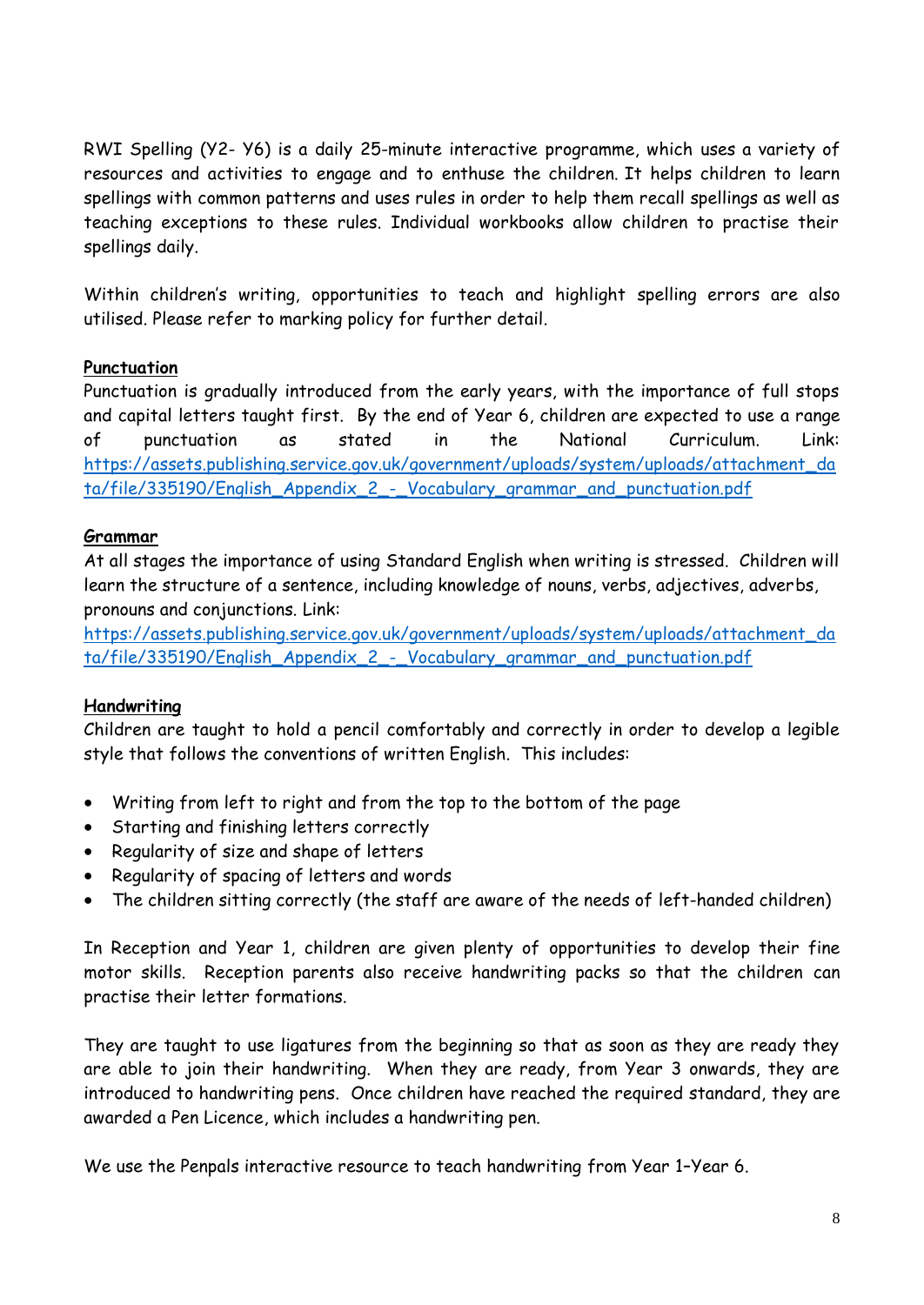## **Marking Policy for Writing**

Feedback and next step marking is important in developing a child's writing. Class teachers are responsible for setting clear 'child speak' targets to pupils regularly. These can include:

- An action they need to complete to edit work or practice a skill
- A next step they need to take in future work
- A 'High Five Hands' target at the front of English books. Teachers inform and praise children when they reach their target, assessed across various pieces of writing

Please refer to marking policy for further detail.

## **Speaking and Listening**

We aim to foster our pupils' confidence as speakers and sensitivity as listeners. They are encouraged to listen and respond to a variety and range of tasks.

We teach the skills of speaking and listening i.e. the use of eye contact, waiting for others to finish speaking, not interrupting and using supporting gestures. We realise that it is important to speak with the age and experience of the audience in mind. The children need to learn that language changes according to the situation, purpose, place and time. They need to know what makes speech effective, powerful, persuasive and important. Structure and sequence are also considered. We feel it is important to listen politely and responsively. Teachers positively reinforce these aims in every lesson.

The tasks used to foster these ideals may take the form of one or more of the following:

- Circle time
- Making contributions in class or group discussion
- Listening to, giving and valuing opinions
- Making a contribution in assembly
- Talking about interests or personal events
- Giving positive comments on other children's work
- Reporting back on work undertaken
- Working towards a presentation
- Interviewing
- Drama role play
- Evaluating
- Reading aloud
- Paired reading
- Shared and guided reading
- Self assessing and peer evaluation of written work

It is hoped that by the time a child leaves this school, he or she will be competent in communicating, be able to support an argument or debate, tell stories with impact and enthusiasm and approach young adult life with confidence.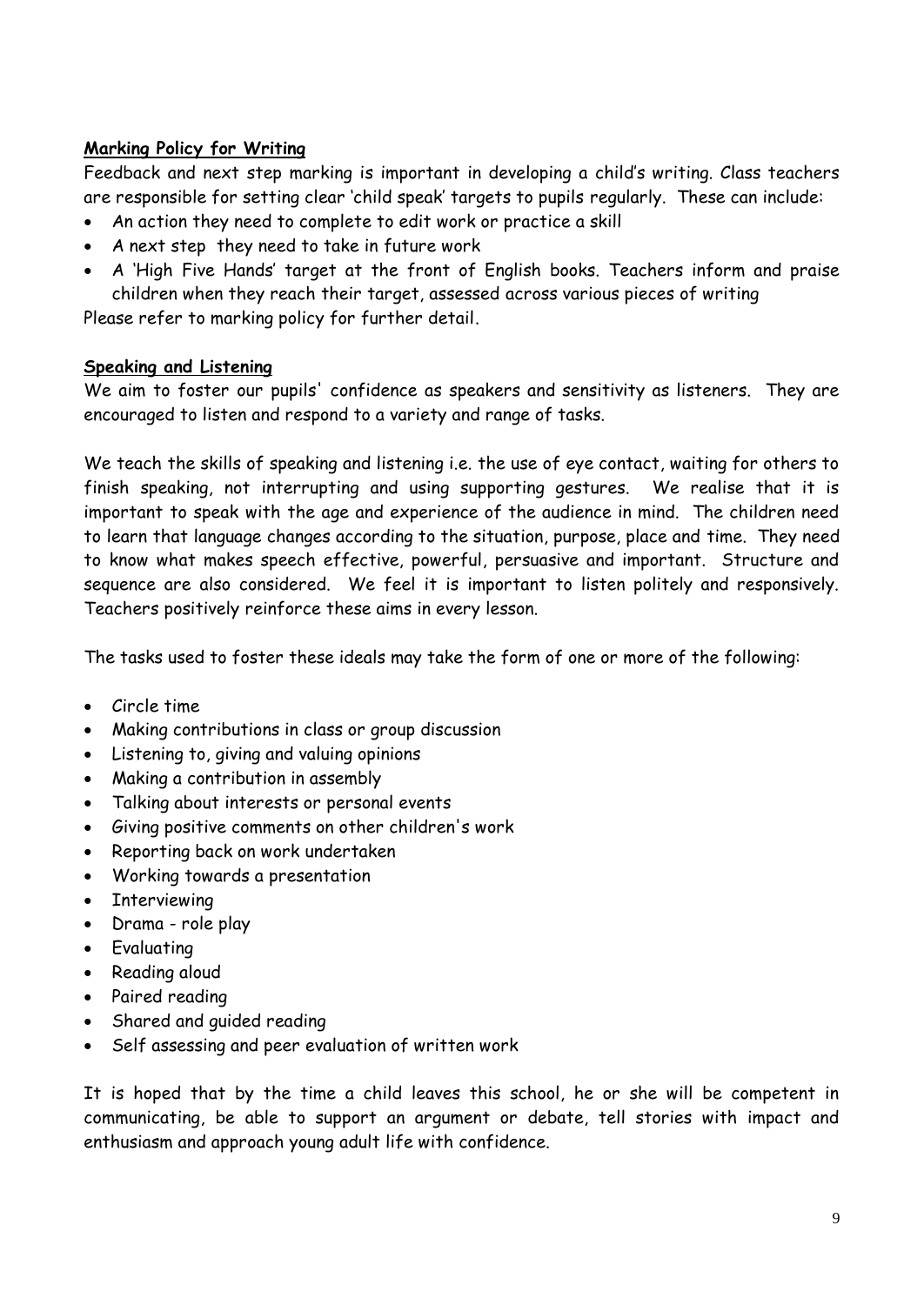# **Equal Opportunities**

Children will be given equal access to the curriculum irrespective of age, ability, culture or gender.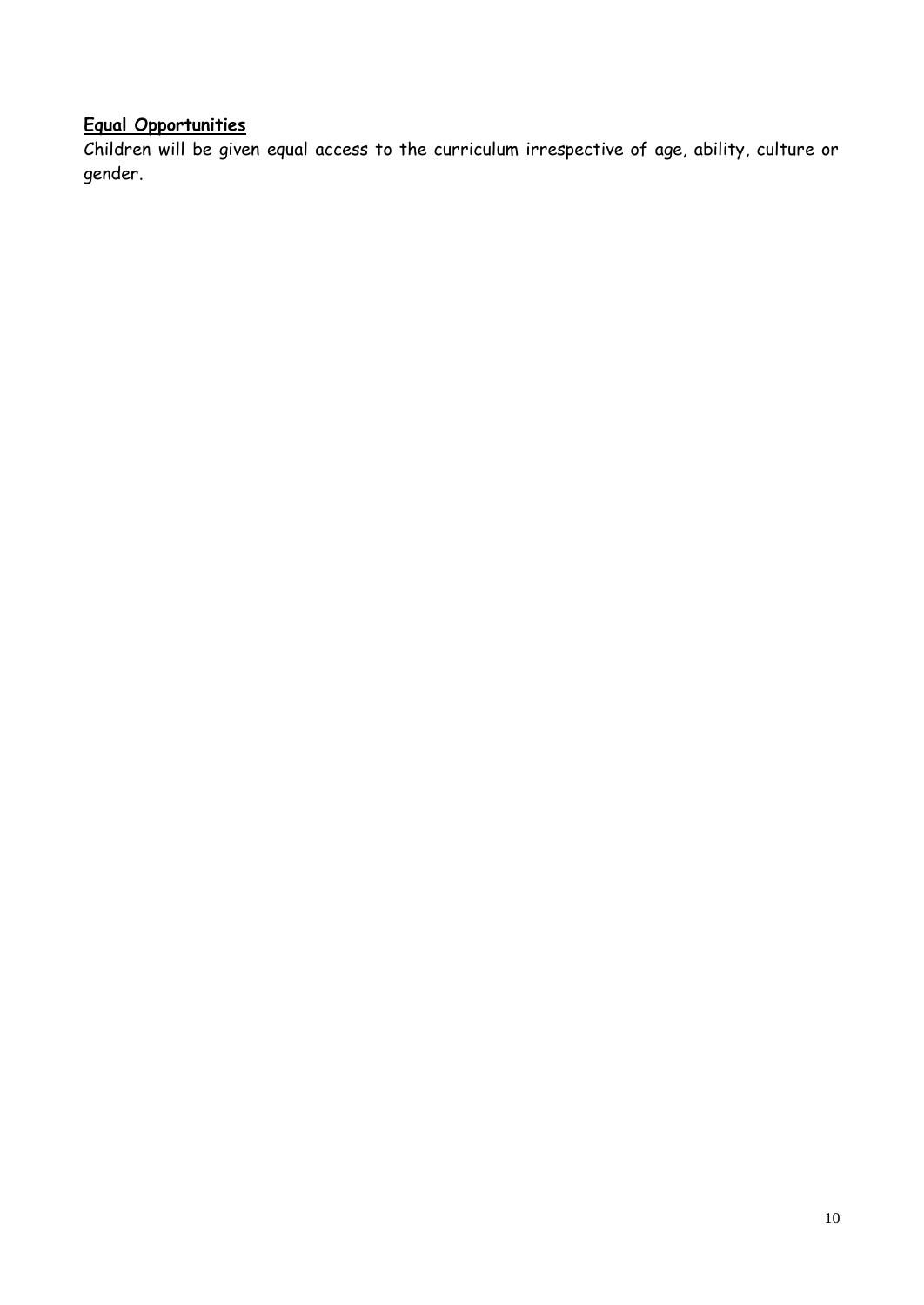#### Appendix 1



## **The Children's Reading Journey at Portreath School**

**Aims**-Portreath Primary School believes that reading is a vital life skill and is pivotal in enabling a child to access the full school curriculum. Our priority is to enable all children to become fluent readers who read with understanding. At Portreath, we aim to develop a love and appreciation of reading which will stay with children for life. Reading for pleasure is a key priority in our school. We hope to achieve this through careful planning and teaching and by using a good range of highquality texts, having a reading area in every classroom and a school library.

**Reading journey**- We see learning to read as a journey. We feel there needs to be consistency across the school but also recognise that children at different stages of their education need different things. Reading will look different in everyone's classroom in order to meet the needs for the stage of developement but there should also be a continuum so that each class builds on previous learning. The Crofty Reading progression document is used to plan reading to ensure there is a clear sequence of learning. VIPERS to used across the school as an approach.

**Phonics-** we focus first on decoding, use a phonic approach and use the Read Write Inc Program to provide the consistency. RWI is used across the school in YR and Y1 to deliver phonics and then in Y2-6 for spelling. Phonics is used as our primary strategy to read unknown words and we also use a variety of other strategies including contextual, grammatical, picture clues and word recognition to support this.

**VIPERS**-We use VIPERS across the school as framework to direct our comprehension work. Children are taught the skills of reading by using VIPERS. (Vocabulary, Inference, punctuation, Explain, Retrieve and Summary/Sequence). VIPERS is used in all classes during their reading sessions; whether it is reading as a class, in a small group, or one-to-one with an adult. They are also taught key skills such as skimming and scanning.

**Talk**-The importance of talk and discussion in relation to books is central to the way we teach reading. Adults reading to children is a key feature in all classes from Reception to Year 6.

**Vocabulary**- The acquisition of vocabulary is a key focus. This is to help children to become more effective readers and reading is used as a way to develop children's vocabulary. Words are celebrated. Vocabulary is discussed to ensure that children understand the text, key vocabulary is displayed and revisited. Children are then expected to use this vocabulary in their work. Tier 2 and 3 vocabulary is explored as well as rich powerful vocabulary.

**Written Comprehension**- We expect all children from Year 2 upwards to complete regular written comprehension. This is often linked to the class book, or non-fiction texts linked to the topic and uses VIPERS. One, two or three VIPER elements will be selected to a focus for the session and VIPERS are not worked through in sequence, more weight is given to particular areas in line with the Crofty progression document.

**Whole Class Book**-These are sometimes referred to as the class reader and are usually novels. The children each have a copy of the text. These are identified on the medium-term plan. The book may tie in with topics studied in the class or link directly with work in the English lessons. Class books will be age appropriate and look to challenge the children's reading experience. Class books will include fiction and non-fiction. The text will be used for some oral and written comprehension work. In reading sessions children read in a variety of ways: they may hear the teacher model fluent reading, they may have time to reread the same extract themselves, they may read together as a class, children may read to the class, take turns in pairs or reading individually and feedback. A range of texts from a range of genres are shared with the class in addition to the class book. Visual texts i.e. film clips are also used as a basis for comprehension as well as a stimulus for writing.

**Reading at Home** This is a key way for children to practise the skill of reading as well as reading for pleasure. Each child has a reading book that they read at home and when appropriate in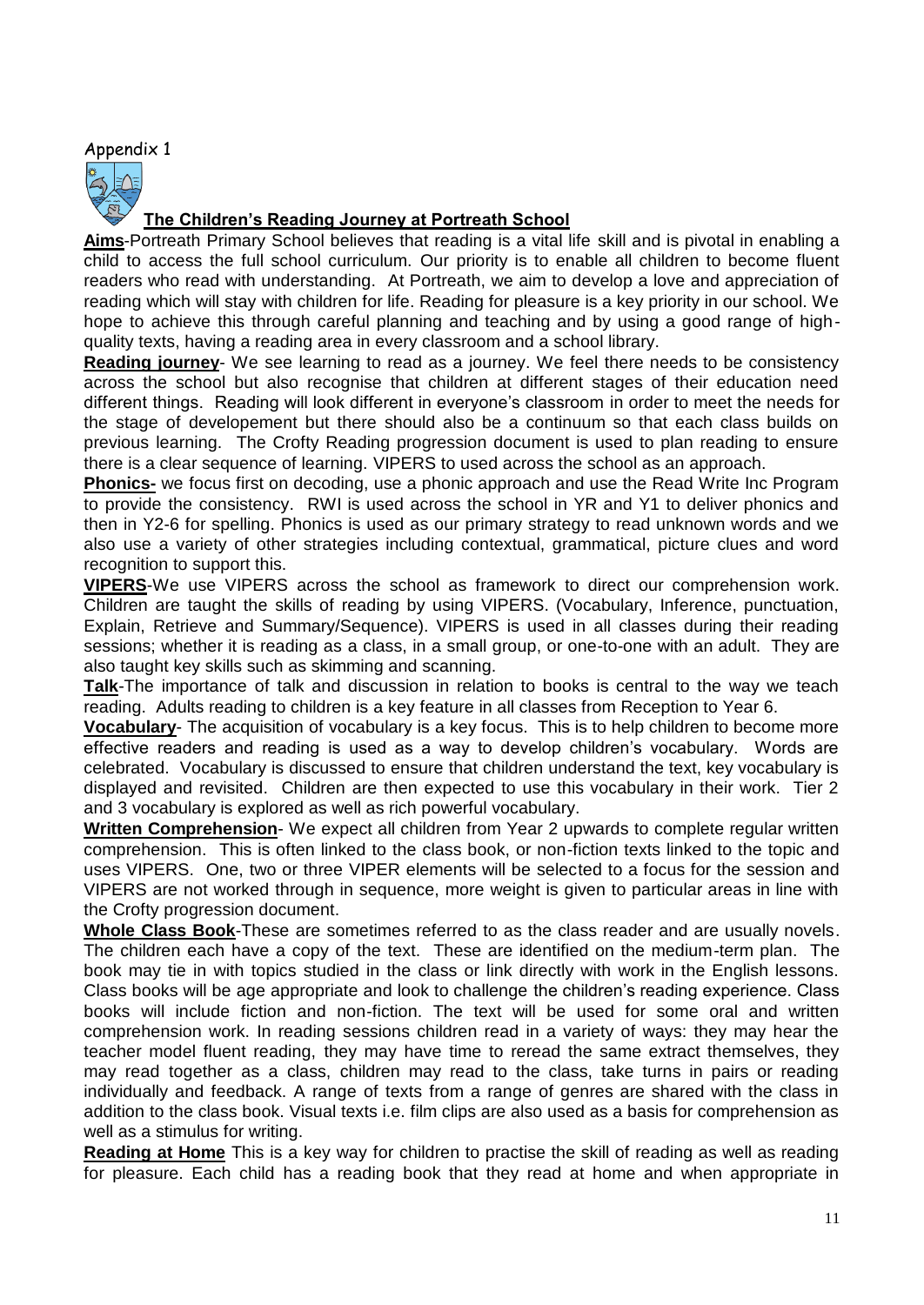school. We have a range of books from a variety of reading schemes and we use the book banding system to group the books into suitable levels. The children then become 'free readers' and can access carousel and then when ready the shelved library books. Books in the pink, red, yellow, blue and green bands are primarily decodable to complement our phonic approach to early reading. Reading at home is recorded in a reading record and this is shared with staff each week.

**20 Books**-Every year group has created a list of 20 recommended reads that must be read within the academic year at home. The aim to expose children to a variety of genres and authors. The books are reviewed and feedback given to a member of staff.

**Children with Additional Needs**- For those children who do not complete the RWI programme by the end of Y1 they continue with phonics in Y2 and have intervention to support them to make accelerated progress. Once children are in Y3 they may continue to have phonic intervention if appropriate but other approaches are also explored such as using precision teaching to help them to read on sight because for a very small number of children phonics is not an effective approach. Children who are struggling with reading are heard 1 to 1 regularly within school. To support children who display dyslexic tendencies we provide support by using resources such as coloured overlays and books designed for people with dyslexia. We have a member of staff trained to carry out the dyslexia screening. We use the online intervention program Nessie and Reading Doctor to support those struggling with reading.

**Assessment**- A baseline test is taken at the start of every year from Y2 onwards and another reading test is completed at the end of the year. The children are assessed against the Crofty End of Year statements throughout the year on Target Tracker and end of term assessments of reading are formally recorded on Target Tracker. This is used to track pupils' progress and attainment. These are analysed and reported to the head by the English Subject Leader.

**On the following page there is a table that summarises reading in each class.**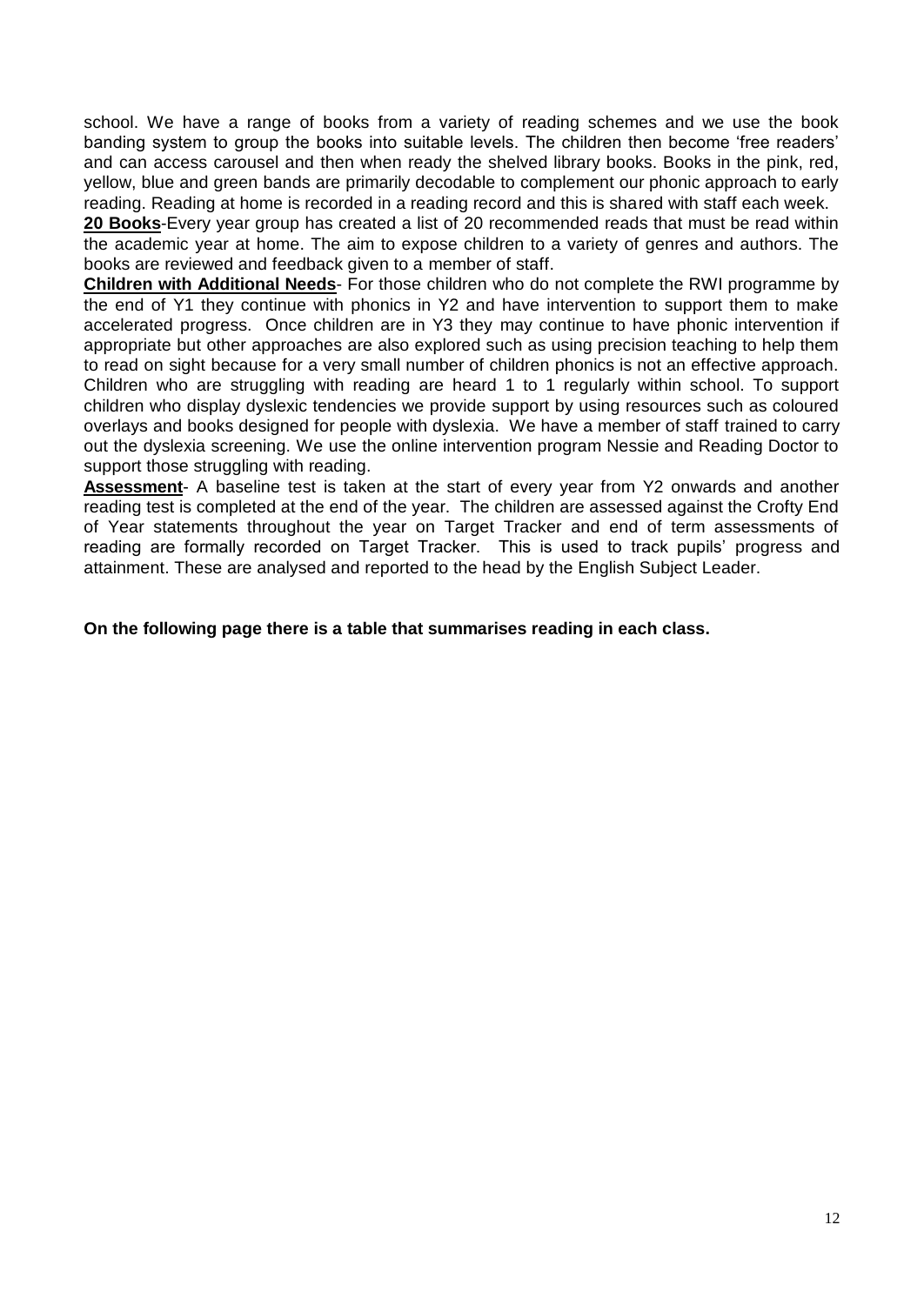| Class and<br>Year | What we are doing.                                                                                                                                                                                                                                                                                                                                                                                                                                                                                                                                                                                                                                                                                                                                                                                                                                                                                                                                                                                                                                                                                                                                                                                          | Why we are doing it.                                                                                                                                                                                                                                                                                                                                                                                                                                                                                                                           |
|-------------------|-------------------------------------------------------------------------------------------------------------------------------------------------------------------------------------------------------------------------------------------------------------------------------------------------------------------------------------------------------------------------------------------------------------------------------------------------------------------------------------------------------------------------------------------------------------------------------------------------------------------------------------------------------------------------------------------------------------------------------------------------------------------------------------------------------------------------------------------------------------------------------------------------------------------------------------------------------------------------------------------------------------------------------------------------------------------------------------------------------------------------------------------------------------------------------------------------------------|------------------------------------------------------------------------------------------------------------------------------------------------------------------------------------------------------------------------------------------------------------------------------------------------------------------------------------------------------------------------------------------------------------------------------------------------------------------------------------------------------------------------------------------------|
| Maple<br>YR/Y1    | Maple follow the RWI programme and have a<br>daily phonics session. The first half term is<br>focused on learning Set 1 sounds. Then as the<br>RWI programme suggests these sounds are then<br>revised and the use of ditty books are introduced<br>for guided reading. Set 2 sounds are then<br>taught. To support this further the RWI 'Get<br>Writing' books are used. By the end of Reception<br>all set 1 and 2 sounds have been taught and set<br>3 have been introduced. Y1 children in this class<br>join the Y1 children in Rowan Class for the daily<br>phonics sessions and are targeted from one to<br>one reading sessions.<br>The children are read to every day. Staff use<br>VIPERS to help direct the questions they use.<br>They are exposed to a range of books and<br>certain favourites are shared repeatedly. The 20<br>books for Reception are read as a class and then<br>later in the year, children get to take these books<br>home.<br>Children take home a sheet each week linked to<br>the sounds that have been covered that week.<br>As soon as they are ready, decodable reading<br>books are sent home. They also take a library<br>book home to share with their parents. | In order for children to enjoy reading<br>they have to be able to decode the<br>words on the page. Therefore, a<br>phonic approach is taken. RWI is<br>used because it is an effective<br>phonic programme.<br>Children hearing stories is a key way<br>to foster a love of books and<br>language. Hearing the same story<br>over and over again is an important<br>part of this.<br>Home are involved right from the<br>beginning so they can consolidate<br>the work in class and form good<br>reading habits.                               |
| Rowan<br>Y1/2     | Y1 have daily phonic sessions using RWI and Y2<br>have a daily RWI spelling session. Guided<br>reading takes place each day in groups and<br>these groups contain children who are reading at<br>a similar level. The books are closely matched to<br>the children's needs. They are books that they<br>would struggle to read alone. In Year 1 the focus<br>is on applying their phonic knowledge with some<br>comprehension work, this is mainly oral based<br>and guided by VIPERS. As the children become<br>more fluent, the focus is then more on the<br>comprehension work. As soon as they are<br>ready, they start to complete some written<br>comprehension work and this is mainly linked to<br>topic work. A class novel read to the class and<br>VIPERS guides questioning. Nearer the end of<br>the year written comprehension linked to the<br>class novel is included in preparation for Key<br>Stage 2.                                                                                                                                                                                                                                                                                    | Securing phonics continues to be the<br>key focus until this is secure.<br>Reading in smaller groups has<br>proved to be effective in our school<br>at helping children to become<br>confident and fluent and ensures<br>they receive the guidance and<br>support targeted closely to their<br>needs. It also means the books<br>closely match needs and provide a<br>good level of challenge. Written<br>comprehension linked to topic work<br>gives it a context. It means the topic<br>work is completed through reading<br>and vice versa. |
| Sycamore<br>Y2/3  | For the first half term there is a class novel with<br>oral VIPER questions then for the rest of year the<br>class novel forms the basis for written<br>comprehension at least 3 times a week, the<br>focus for the session is linked to the relevant                                                                                                                                                                                                                                                                                                                                                                                                                                                                                                                                                                                                                                                                                                                                                                                                                                                                                                                                                       | Lower key stage 2 children need a<br>structured approach to help them<br>learn the key reading comprehension<br>skills. This means that the learning is<br>sequenced and directed which leads                                                                                                                                                                                                                                                                                                                                                  |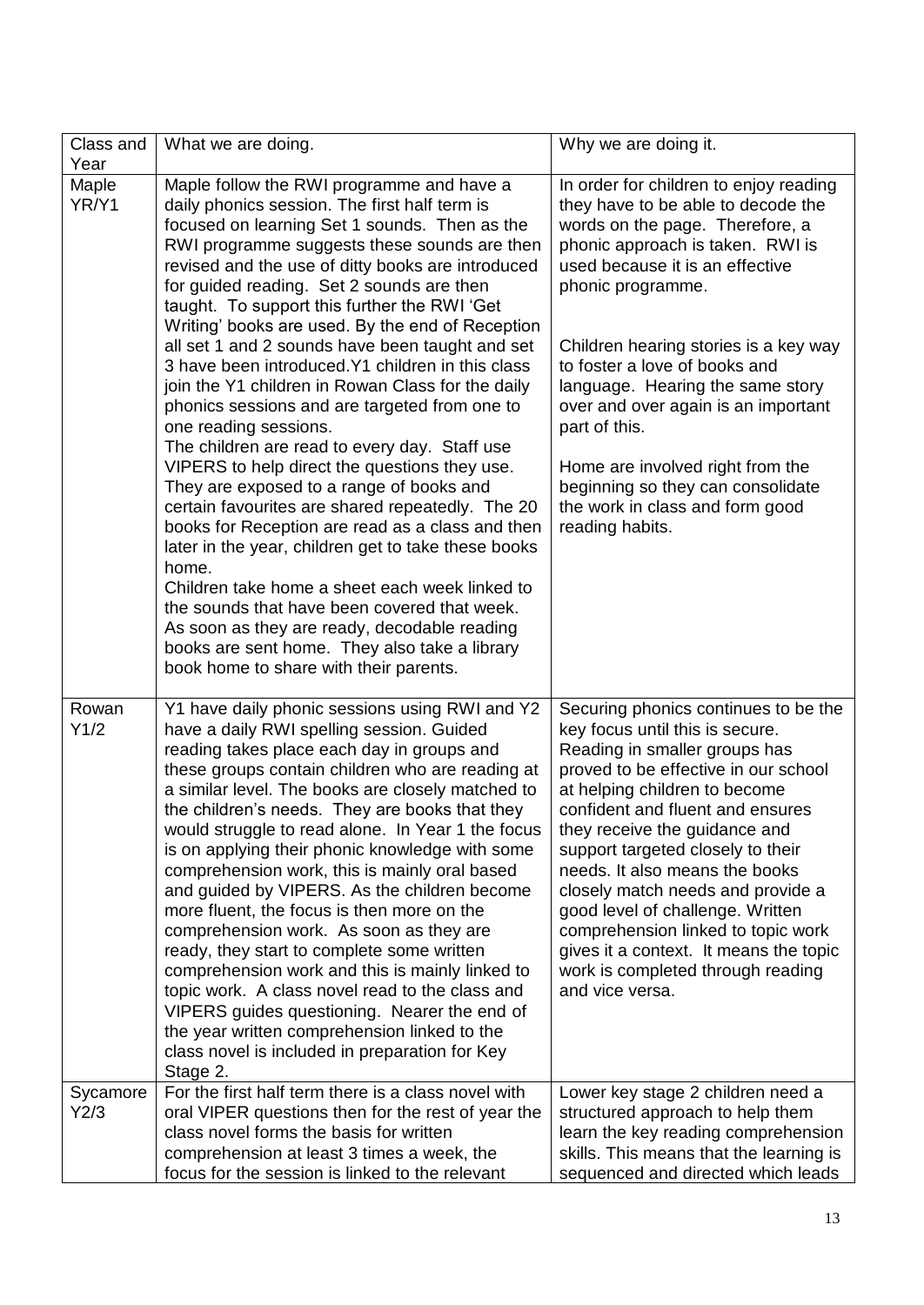|                | VIPERS. The sessions are closely guided and<br>independence is built up during the year. Oral<br>VIPERS work linked to the class book also<br>continues. The '4-part session' is used to<br>structure some sessions but there is a degree of<br>flexibility. Sometimes written comprehensions<br>might linked to particular skills that need<br>practising or might be linked to the topic,<br>particularly non-fiction texts rather than the class<br>novel.                                                                                                                                                                                                                                                                                                                                                                                                                                                                                                                                                                                                                                                                                                                                          | to good progress.<br>The class book gives a context to the<br>written comprehension. This<br>scaffolded approach prepares them<br>for more independent reading with<br>understanding.                                                                                                                                                                                                                                                                                                                                                                                                                                                                                                                                                                                                                                                              |
|----------------|--------------------------------------------------------------------------------------------------------------------------------------------------------------------------------------------------------------------------------------------------------------------------------------------------------------------------------------------------------------------------------------------------------------------------------------------------------------------------------------------------------------------------------------------------------------------------------------------------------------------------------------------------------------------------------------------------------------------------------------------------------------------------------------------------------------------------------------------------------------------------------------------------------------------------------------------------------------------------------------------------------------------------------------------------------------------------------------------------------------------------------------------------------------------------------------------------------|----------------------------------------------------------------------------------------------------------------------------------------------------------------------------------------------------------------------------------------------------------------------------------------------------------------------------------------------------------------------------------------------------------------------------------------------------------------------------------------------------------------------------------------------------------------------------------------------------------------------------------------------------------------------------------------------------------------------------------------------------------------------------------------------------------------------------------------------------|
| Oak Y4/5       | Oak follows a similar structure to Sycamore but<br>the written comprehension linked to the class<br>book starts from the beginning of the year. The<br>children are still closely guided and become<br>more independent during the year.                                                                                                                                                                                                                                                                                                                                                                                                                                                                                                                                                                                                                                                                                                                                                                                                                                                                                                                                                               | This continues to build on the<br>previous year's work and gradually<br>builds up the children's<br>independence.                                                                                                                                                                                                                                                                                                                                                                                                                                                                                                                                                                                                                                                                                                                                  |
| Cherry<br>Y5/6 | Cherry have a class reader that is read for $\frac{1}{2}$<br>hour at least 3 times a week. In these sessions<br>questioning and comprehension is usually oral<br>and is based on a variety of VIPER style<br>questions/ discussions. Where ever possible<br>(and appropriate) this book will be linked to<br>English and/or topic work.<br>Once a week there is a written comprehension<br>that is based upon the class novel. Questions<br>are linked to VIPERS.<br>Once a week the class splits into y5 /y6.<br>Y6 look at a variety of shorter texts in the<br>Autumn term with the teacher guiding the<br>children through how to use the text to evidence<br>written comprehension. These are usually the<br>specific VIPERS comprehension exercises from<br>Literacy Shed. In the spring term the focus<br>moves towards SATs style texts/ questions and<br>involves children answering independently and<br>then looking at responses as a class.<br>Y5 children have a separate book to use in a<br>guided group during this time. Oral VIPERS<br>questions are incorporated throughout the<br>session and the children have two identified<br>written VIPERS questions to respond to as well. | During y5/6 it is important that<br>children are exposed to, and guided<br>through, reading longer texts that are<br>more challenging than they would<br>possibly be able to access<br>meaningfully themselves.<br>It is important that children are able<br>to write in response to texts that they<br>read. This will partly be actioned in<br>block unit outcomes in English<br>sessions but also through specific<br>long and short written<br>comprehension exercises in different<br>forms.<br>Some of the written comprehension<br>will be in response to the class book<br>but it is also important that children<br>are given experience of responding<br>to shorter SATs style texts and<br>questioning in a variety of genres.<br>This will start as guided classwork<br>and progress to the children working<br>totally independently. |

Our Reading Tree- First we develop the roots and we continue to help these roots grow. The roots are a love of story and language. We then have to grow the solid trunk which is about decoding words (phonics and sight recognition) and becoming fluent reader. To thicken the trunk we help the children to form the underlying comprehension skills linked to things such as background knowledge, language structure and verbal reasoning. We then branch out with developing comprehension skills through 6 main branches (VIPERS). From here come further branches which is about reading different genres. The leaves are all the books the children read and the blossom their own writing inspired by their reading.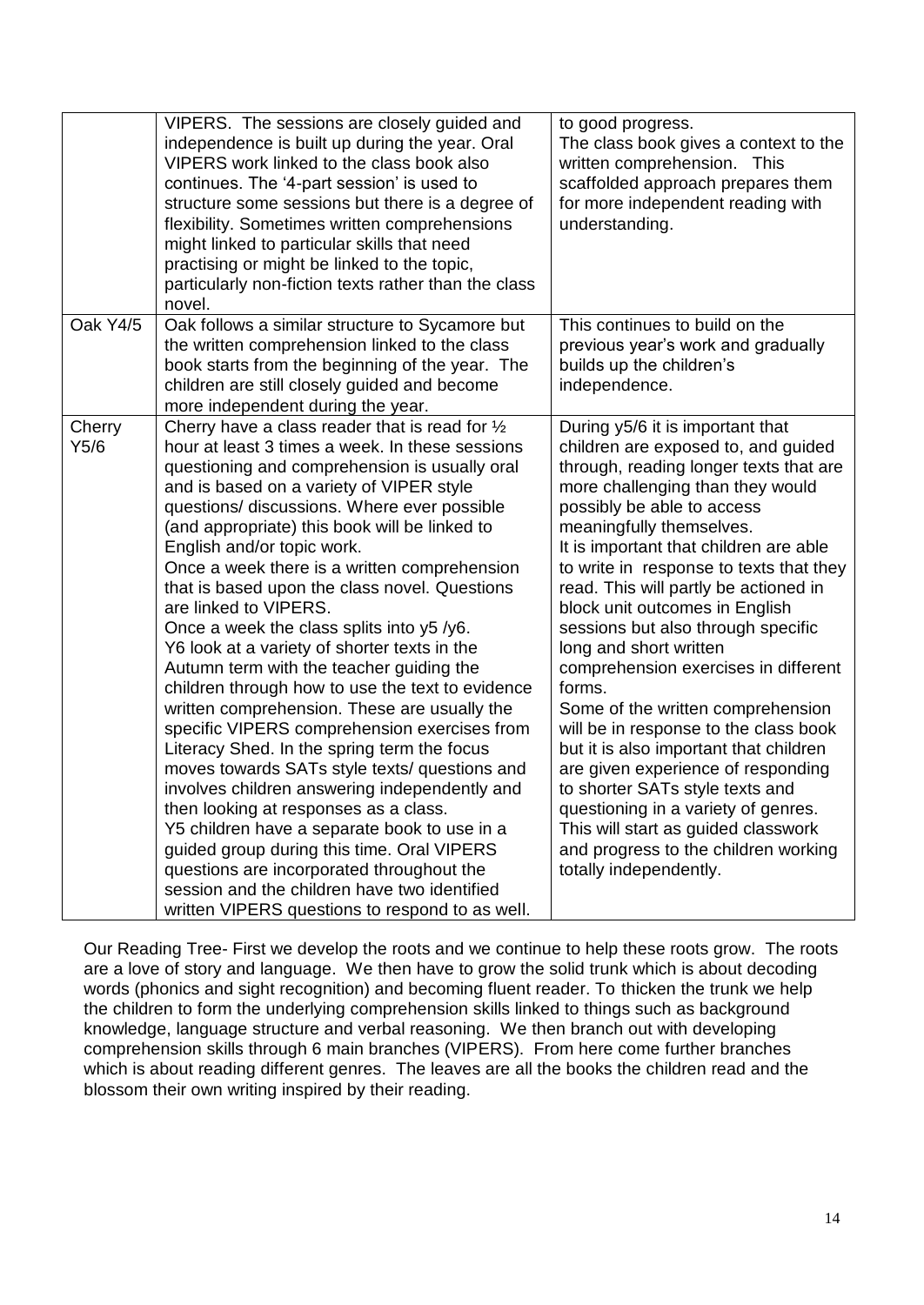## Appendix 2 **The Children's Writing Journey at Portreath School**

**Aims**- At Portreath Primary School, we believe that teaching children to understand the power of writing is an important part of our job as teachers. We believe that if we equip the children with the correct writing tools, they will be able to use them effectively within a literate world.

**Writing journey**- We see learning to write as a journey. We feel there needs to be consistency across the school, but also recognise that children at different stages of their education need different things. Writing will look different in everyone's classroom in order to meet the children's needs, but there should also be a continuum so that each class builds on previous learning. We have created 'Portreath School's Writing Curriculum, Genre Guidance and Progression' document for Year 1 to 6. This sets out which genre is taught in which year group and how each genre is taught to ensure progression. The document breaks each genre down into 'composition and effect', 'text structure and organisation' and the related punctuation and grammar for each relevant year group. It also gives information about the genre for example the purpose, outcomes, generic features, language features and top tips for the writers. The Target Tracker writing statements are also used to plan writing to ensure there is a clear sequence of learning. A medium-term plan has been created for each class that captures what is taught each half term in English, including the genres of writing.

**Phonics-** As we teach the children to read a phoneme, we also get them to write the phoneme. We use the Read Write Inc Program to provide the consistency. RWI is used across the school in YR and Y1 to deliver phonics and then in Y2-6 for spelling. Phonics is used as our primary strategy to spell unknown words in the early years and then as spelling rules, exceptions and nondecodable (red and orange words) are taught these are expected to be applied in the children's writing.

**Talk**-We emphasise the importance of talk and discussion because 'if children cannot talk it they cannot write it'. There are lots of opportunities for speaking weaved into English lessons and into the wider curriculum.

**Vocabulary**- The acquisition of vocabulary is a key focus. The aim is for the children to be exposed to a range of words in a variety of ways and for them to then use these in their writing. Words are celebrated. Vocabulary is discussed and key vocabulary is displayed and revisited. Tier 2 and 3 vocabulary is explored as well as rich powerful vocabulary.

**Using Texts as a stimulus for Writing**-The class reader (usually a novel) or picture books are often used a basis for some of the writing the children do. A range of texts from a range of genres are shared with the class in addition to the class book. Staff will often write their own model texts to inspire and prompt the children. Visual texts i.e. film clips are also used as a stimulus for writing. **Handwriting**

Having neat and fluent handwriting is really important and the Penpals interactive resource is used in Y1 onwards. Letter formation is a key focus as the phonemes are taught in EYFS. In sessions incorrect formation is picked up on and corrected. There are discrete handwriting sessions. Children earn their pen licence once their writing is fluent and neat.

**Children with Additional Needs**- For those children who do not complete the RWI programme by the end of Y1 they will continue with phonics in Y2 and have intervention to support them to make accelerated progress. Once children are in Y3 they may continue to have phonic intervention if appropriate but other approaches are also explored such as using precision teaching to help them to spell because for a very small number of children phonics is not an effective approach. Children who are struggling with writing are given extra support and this may take the form of an intervention group. Support given for writing is identified on the SEND provision maps for children and if appropriate the child will have a specific target linked to writing. Some children receive additional support through a fine motor skills intervention or things such as Fun Fit style sessions to help their handwriting. We have resources such as pencil grips and slopping boards which are used as are necessary. To support children who display dyslexic tendencies we provide support by using resources such as coloured overlays and their English books may well have tinted paper.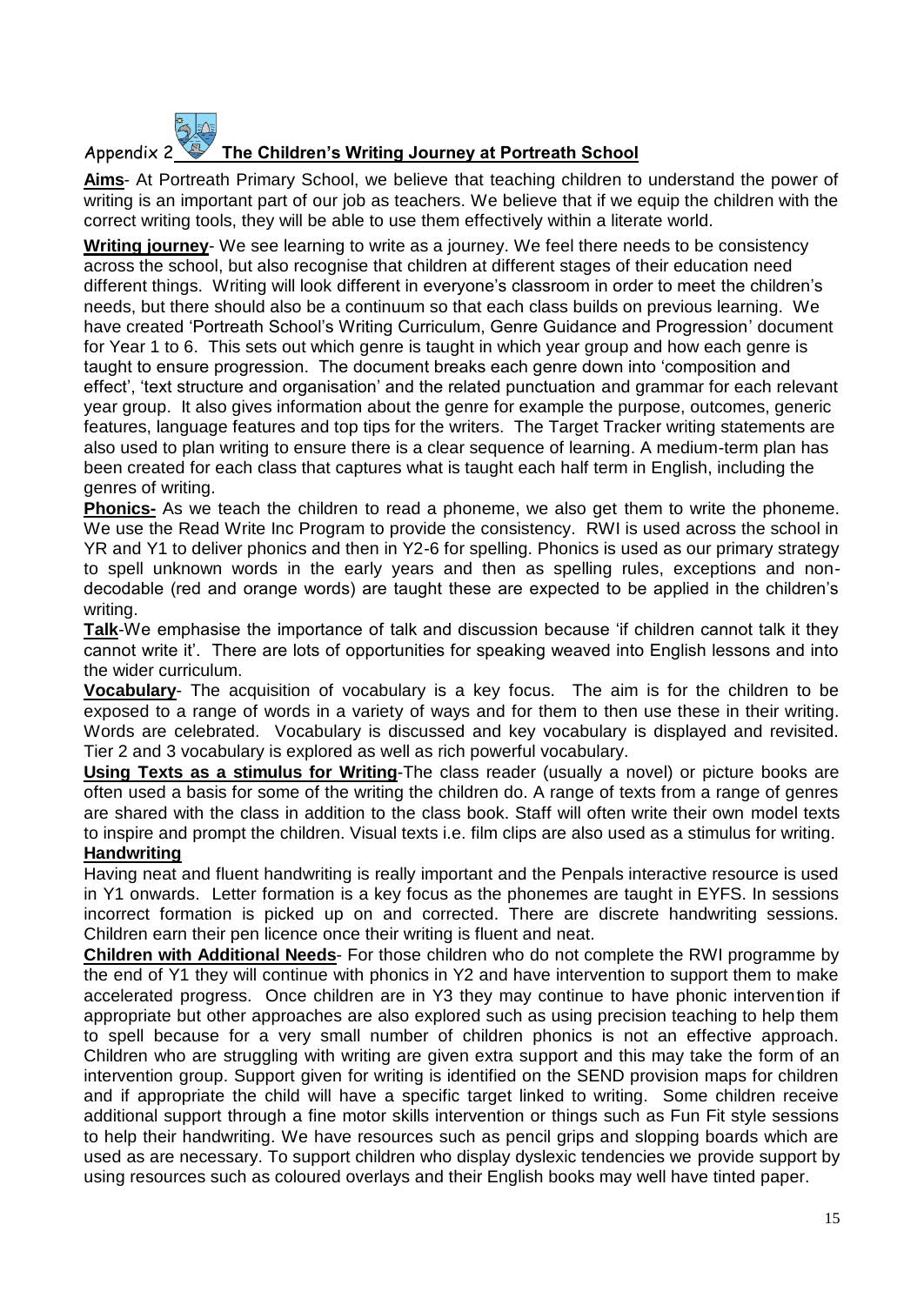**Assessment**- The children create an unaided piece of writing each half term which is kept in a special writing folder. These are often a good way to see progress at a glance and the children enjoy looking back to see how their writing has developed. The children are assessed against the Crofty End of Year statements throughout the year on Target Tracker and end of term assessments of writing are formally recorded on Target Tracker, which is used to track pupil progress and attainment. These are analysed and reported to the head by the English Subject Leader.

|                   | DEIUW there is a table that summanses now whing is taught in each class.                                                                                                                                                                                                                                                                                                                                                                                                                                                                                                                                                                                                                                                                                                                                                                                                                                                                                                                                                                                                                                                                                                                                                                                                                                                |                                                                                                                                                                                                                                                                                                                                                                                                                                                                                                                                                                                                                                                                                                                                    |
|-------------------|-------------------------------------------------------------------------------------------------------------------------------------------------------------------------------------------------------------------------------------------------------------------------------------------------------------------------------------------------------------------------------------------------------------------------------------------------------------------------------------------------------------------------------------------------------------------------------------------------------------------------------------------------------------------------------------------------------------------------------------------------------------------------------------------------------------------------------------------------------------------------------------------------------------------------------------------------------------------------------------------------------------------------------------------------------------------------------------------------------------------------------------------------------------------------------------------------------------------------------------------------------------------------------------------------------------------------|------------------------------------------------------------------------------------------------------------------------------------------------------------------------------------------------------------------------------------------------------------------------------------------------------------------------------------------------------------------------------------------------------------------------------------------------------------------------------------------------------------------------------------------------------------------------------------------------------------------------------------------------------------------------------------------------------------------------------------|
| Class and<br>Year | What we are doing.                                                                                                                                                                                                                                                                                                                                                                                                                                                                                                                                                                                                                                                                                                                                                                                                                                                                                                                                                                                                                                                                                                                                                                                                                                                                                                      | Why we are doing it.                                                                                                                                                                                                                                                                                                                                                                                                                                                                                                                                                                                                                                                                                                               |
| Maple<br>YR/Y1    | Maple follow the RWI programme and have a daily<br>phonics session. Four times a week the 'Get<br>Writing' booklets are used by the children. By the<br>end of Reception All set 1 and 2 sounds have been<br>covered and set 3 have been introduced.<br>Y1 children in this class join the Y1 children in<br>Rowan Class for the daily phonics sessions.<br>Children are to regularly write as part of the<br>topic/English sessions. The writing is often linked<br>to a book or story or to the topic. Children are also<br>encouraged to write during child-initiated time.<br>Writing is modelled by the adults to the class and<br>then to individuals as appropriate. The children<br>learn at least two stories off by heart each year and<br>the children then write these stories and innovate<br>them. The focus is on writing words, then things<br>such as lists and then writing in simple sentences<br>with capital letters and full stops. Children have<br>phonic writing sheets to do at home each week to<br>build on the learning that week. The focus is on<br>filling their heads with stories, get them excited<br>about words and help them to see that they can<br>communicate through writing too. Through lots of<br>high quality talk we hope to produce children who<br>are ready to write. | In order for children to write they need<br>to have a system to spell words. RWI<br>is used because it is an effective<br>phonic programme. The Get Writing<br>books mean that the children are<br>applying their writing skills alongside<br>their reading skills.<br>Using stories and experiences for<br>writing helps to scaffold and inspire<br>writing.<br>Home are involved right from the<br>beginning so they can consolidate the<br>work in class and share their learning<br>with the parents. It also helps the<br>parents by showing them the correct<br>way to form letters to prevent bad<br>habits forming.<br>Having stories read to them is a key<br>way to help them become better<br>writers in the long term. |
| Rowan<br>Y1/2     | Y1 have daily phonic sessions using RWI and Y2<br>have a daily RWI spelling session. The writing links<br>to the half term topic and includes non-fiction work<br>and story writing. The writing is usually linked to a<br>book or a story that has been learnt off by heart.<br>The Talk for Writing approach is used as one<br>approach. The children learn a text by heart and<br>retell it then use it to innovate their own version.<br>Literacy Shed units are used if they link well to a<br>topic. Grammar work is linked into the writing<br>whenever possible. The focus is on writing in<br>sentences which are punctuated with capital letters<br>and full stops and are becoming more complex with<br>the use of adjectives and conjunctions. The<br>children are encouraged to reread their work and<br>check for mistakes. The focus is on helping<br>children to see themselves as writers and being<br>confident to get their ideas down on paper. As part                                                                                                                                                                                                                                                                                                                                             | RWI spelling programme is used as it<br>is effective at helping children to<br>become better at spelling with is a<br>key skill for writing in order for others<br>to be able to read what has been<br>written.<br>Talking the Text approach is powerful<br>in helping children to expand their<br>vocabulary, sentence structure and<br>the ability to write at length. It also<br>gives them story structures that they<br>can later build on in KS2. We feel this<br>is one strategy but should not be the<br>only way, as children should<br>experience a variety of stimuli and<br>teaching writing should not become<br>formulaic as this can lead to children<br>switching off rather than being excited                    |

#### **Below there is a table that summarises how writing is taught in each class:**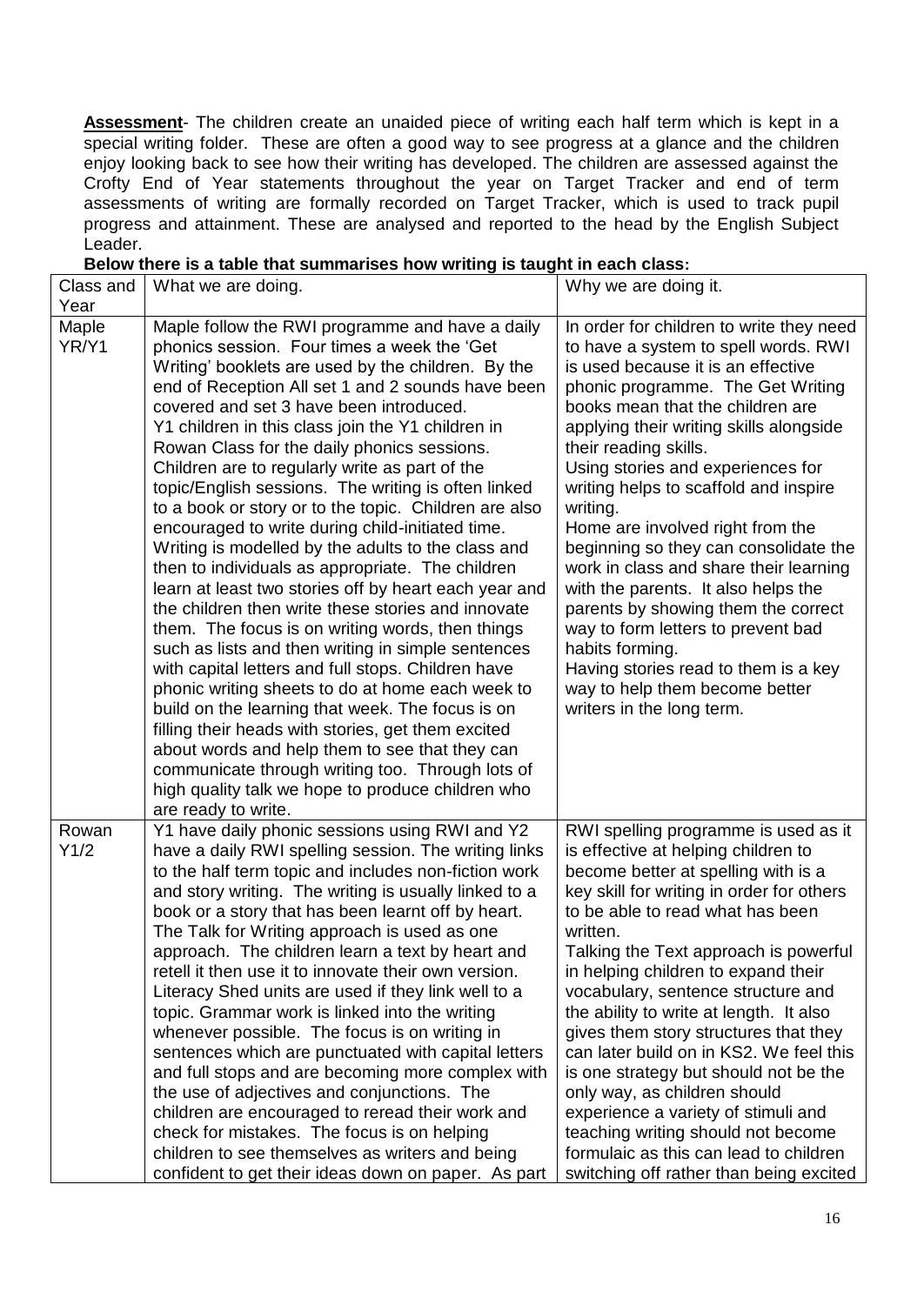|                  | of this the children use their yellow 'quick write'<br>books.                                                                                                                                                                                                                                                                                                                                                                                                                                                                                                                                                                                                                                                                                                                                                                                                                                                           | about writing.<br>The topic work gives the writing a<br>context and reason. It also gives<br>them an opportunity to apply what<br>they have learnt.                                                                                                                                                                                                                                                                                                                                                                       |
|------------------|-------------------------------------------------------------------------------------------------------------------------------------------------------------------------------------------------------------------------------------------------------------------------------------------------------------------------------------------------------------------------------------------------------------------------------------------------------------------------------------------------------------------------------------------------------------------------------------------------------------------------------------------------------------------------------------------------------------------------------------------------------------------------------------------------------------------------------------------------------------------------------------------------------------------------|---------------------------------------------------------------------------------------------------------------------------------------------------------------------------------------------------------------------------------------------------------------------------------------------------------------------------------------------------------------------------------------------------------------------------------------------------------------------------------------------------------------------------|
| Sycamore<br>Y2/3 | Sycamore follow a similar structure to Rowan<br>Class. In addition, if the class is reading a novel,<br>some of the writing work will be linked to this. The<br>Talk for Writing approach is focused more on<br>innovation than retelling. The focus is on writing<br>using a wider range of punctuation and a range of<br>sentences. The children are now expected to edit<br>their work more fully and create more polished<br>pieces. The focus is on the children being able to<br>see themselves as being able to control and craft<br>what they write.                                                                                                                                                                                                                                                                                                                                                            | This continues to build on the<br>previous year's work and gradually<br>builds up the children's<br>independence. With the talking the<br>text approach children now require<br>less scaffolding hence more<br>innovation than retelling. The use of<br>the class reader is more prominent as<br>children are now at a stage where<br>they are able to work with a longer<br>text. Children are now at the stage<br>where they are able to stand back<br>from their work so are able to develop<br>better editing skills. |
| Oak Y4/5         | The class have a daily RWI spelling session in their<br>year groups. The writing links to the topic and<br>includes non-fiction work and story writing. The<br>writing is often linked to the class reader. Literacy<br>Shed units are used if they link well to a topic. The<br>lessons build up and lead to a final piece of writing.<br>The grammar work is linked into the writing and is<br>part of the success criteria for the end piece<br>whenever possible. In addition, there are discrete<br>grammar sessions but even these are linked to the<br>text or topic whenever possible. The focus is on<br>writing in a variety of well-crafted sentences. The<br>children are now expected to carefully edit and<br>redraft their work. The focus is on helping children<br>to see that their writing can impact others.                                                                                        | This continues to build on the<br>previous year's work. Texts are now<br>longer and more complex so the<br>talking the text approach is less<br>appropriate. The children are also<br>now at a stage where they need to<br>become more independent. They are<br>at a stage where they can build<br>towards an end goal and apply what<br>they have learnt more fully. Children<br>should be becoming more able to<br>reflect on their work so redrafting is<br>more appropriate than before.                              |
| Cherry<br>Y5/6   | The class have a daily RWI spelling session in their<br>year groups. The writing links to the topic and<br>includes non-fiction work and story writing. The<br>writing is often linked to the class reader. During<br>the year all the key genres are revisited that have<br>been covered in previous year groups. The lessons<br>build up and lead to a final piece of writing. The<br>grammar work is linked into the writing and is part<br>of the success criteria for the end piece whenever<br>possible. In addition, there are discrete grammar<br>sessions but even these are linked to the text or<br>topic whenever possible. The focus is on applying<br>fully their grammar work. The children are<br>expected to independently edit and redraft their<br>work to create polished pieces. The focus is on<br>helping children to see themselves as independent<br>powerful writes who have their own voice. | Now is the time for children to draw<br>on all they have learnt so far and<br>develop their own voice. This is not<br>to say models are not used but the<br>focus is on helping children to be<br>independent in their writing in order to<br>prepare them for secondary school. If<br>our children can leave our school see<br>that they can make a difference with<br>their writing-change how people think<br>and feel then we have given them a<br>gift for life that they can continue to<br>foster.                 |